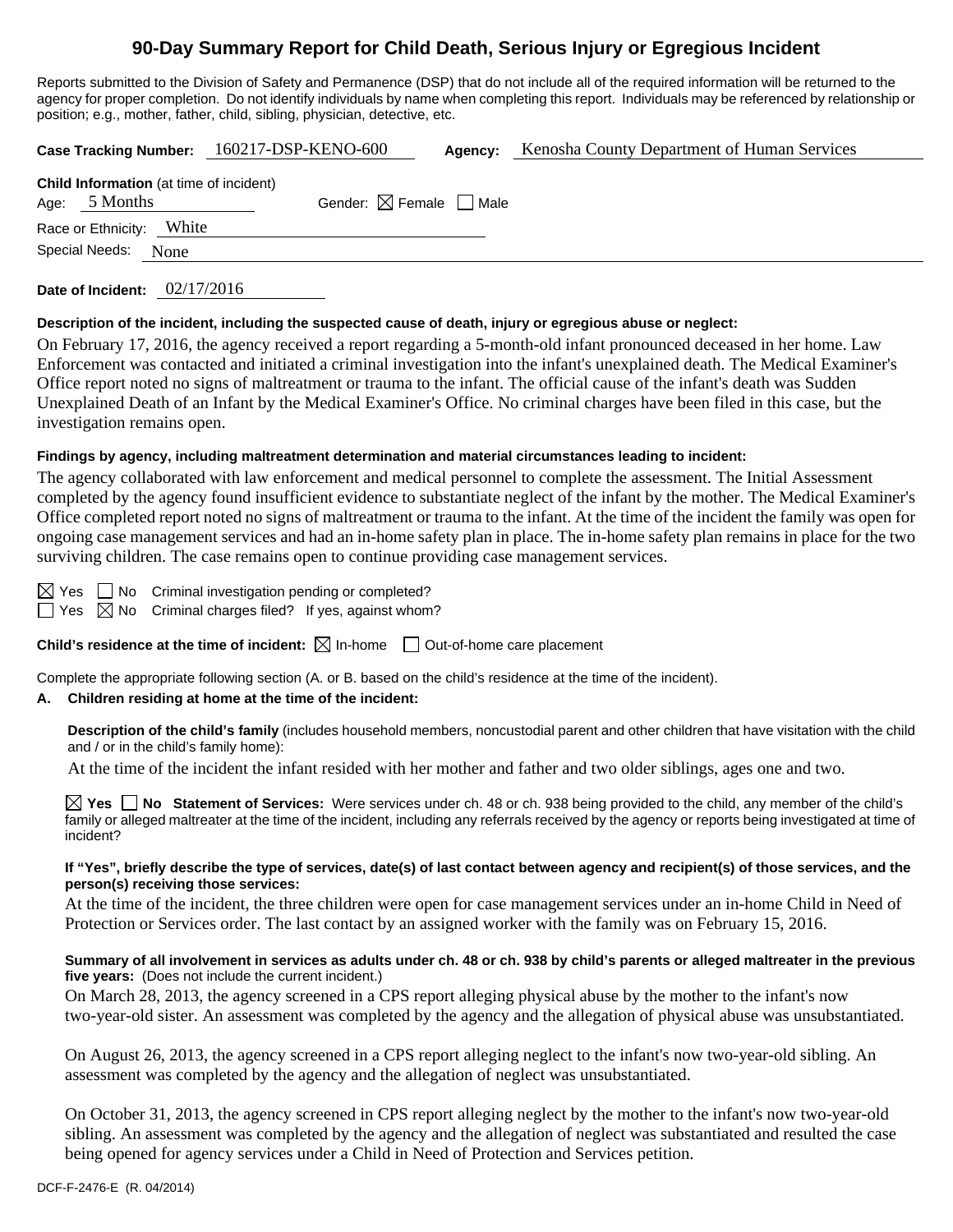**Summary of actions taken by the agency under ch. 48, including any investigation of a report or referrals to services involving the child, any member of the child's family living in this household and the child's parents and alleged maltreater.** (Does not include the current incident.)

(Note: Screened out reports listed in this section may include only the date of the report, screening decision, and if a referral to services occurred at Access. Reports that do not constitute a reasonable suspicion of maltreatment or a reason to believe that the child is threatened with harm are not required to be screened in for an initial assessment, and no further action is required by the agency.)

On March 28, 2013, the agency screened in a CPS report alleging physical abuse by the mother to the infant's now two-year-old sister. An assessment was completed by the agency and the allegation of physical abuse was unsubstantiated.

On August 26, 2013, the agency screened in a CPS report alleging neglect to the infant's now two-year-old sibling. An assessment was completed by the agency and the allegation of neglect was unsubstantiated.

On October 31, 2013, the agency screened in CPS report alleging neglect by the mother to the infant's now two-year-old sibling. An assessment was completed by the agency and the allegation of neglect was substantiated and resulted in the case being opened for agency services under a Child in Need of Protection and Services petition.

On March 27, 2014, the agency screened out a CPS report.

On April 11, 2014, the agency screened out a CPS report.

On July 12, 2014, the agency screened-in a Services Report. The agency provided the family with domestic abuse services.

On October 18, 2014, the agency screened out a CPS report.

### **Summary of any investigation involving the child, any member of the child's family and alleged maltreater conducted under ch. 48 and any services provided to the child and child's family since the date of the incident:**

The agency collaborated with law enforcement and medical personnel to complete the assessment. The Initial Assessment completed by the agency found insufficient evidence to substantiate neglect of the infant by the mother. The Medical Examiner's Office completed report noted no signs of maltreatment or trauma to the infant. At the time of the incident the family was open for ongoing case management services and had an in-home safety plan in place. The in-home safety plan remains in place for the two surviving children. The case remains open to continue providing case management services.

### **B. Children residing in out-of-home care (OHC) placement at time of incident:**

**Description of the OHC placement and basis for decision to place child there:**   $N/A$ 

#### **Description of all other persons residing in the OHC placement home:**

N/A

**Licensing history:** Including type of license, duration of license, summary of any violations by licensee or an employee of licensee or other actions that constitute a substantial failure to protect and promote the welfare of the child. N/A

### **Summary of any actions taken by agency in response to the incident:** (Check all that apply.)

| $\boxtimes$ | Screening of Access report                           | Attempted or successful reunification             |
|-------------|------------------------------------------------------|---------------------------------------------------|
| $\boxtimes$ | Protective plan implemented                          | Referral to services                              |
| <b>M</b>    | Initial assessment conducted                         | Transportation assistance                         |
|             | Safety plan implemented                              | Collaboration with law enforcement                |
| $\Box$      | Temporary physical custody of child                  | Collaboration with medical professionals          |
|             | Petitioned for court order / CHIPS (child in need of | Supervised visitation                             |
|             | protection or services)                              | Case remains open for services                    |
|             | Placement into foster home                           | Case closed by agency                             |
|             | Placement with relatives                             | Initiated efforts to address or enhance community |
|             | Ongoing Services case management                     | collaboration on CA/N cases                       |
|             |                                                      | Other (describe):                                 |

## **FOR DSP COMPLETION IF RECORD OR ON-SITE REVIEW WAS UNDERTAKEN:**

**Summary of policy or practice changes to address issues identified based on the record or on-site review of the incident:**